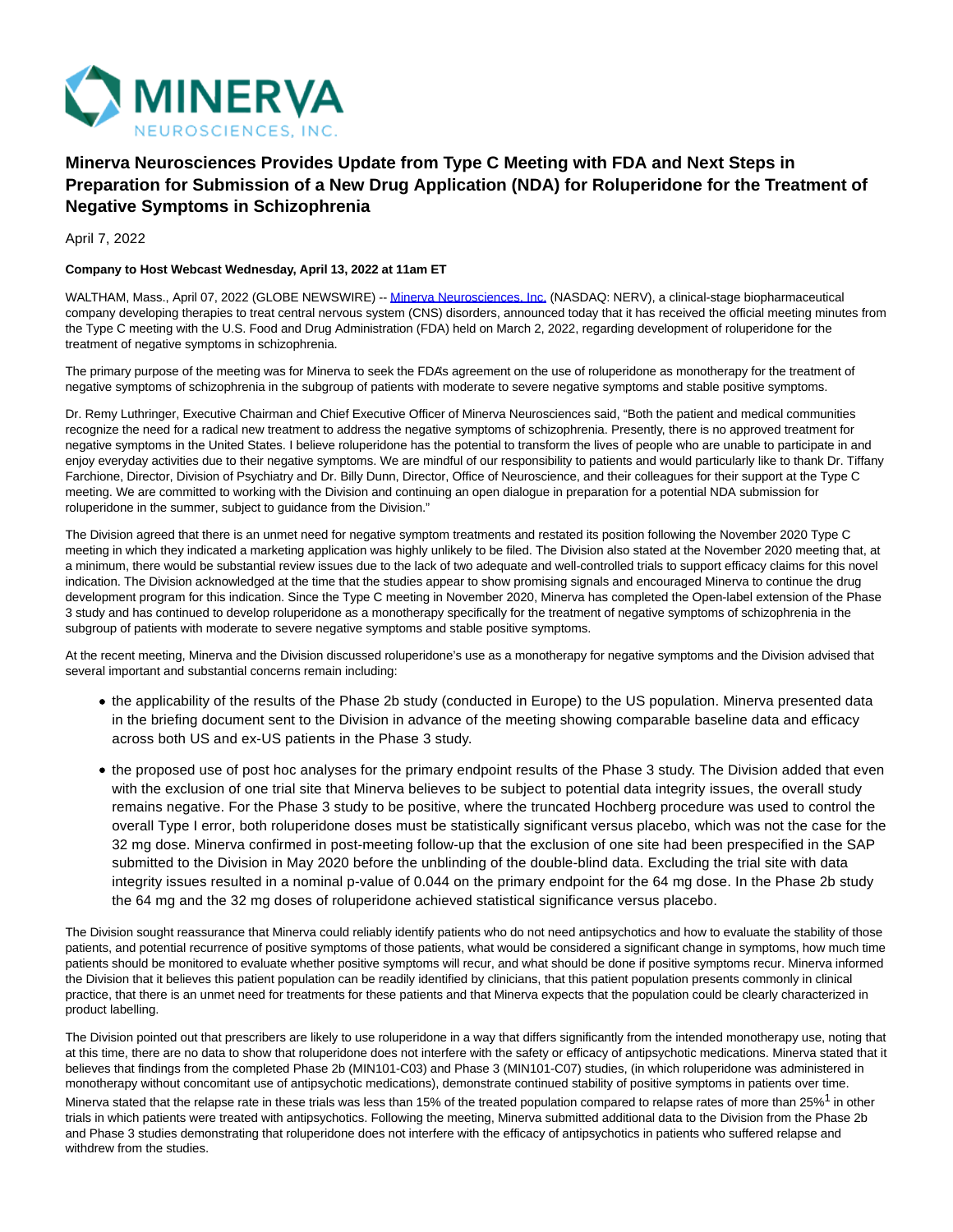The Division confirmed that results from the pivotal bridging [Bioequivalence study a](https://www.globenewswire.com/Tracker?data=76ZFRE8BRD4ZAOWDmme68hjP4pl8o2_JhBzvseyOBdziACNMFC5ksXzaBssBF6DZ2rYDavdXZrIkyk1LWrQtKbBw61Up9e6DQ1DenOZYRMy1jD3ZBwG9qqVtJgEE_lFUcQYyQHFML9lds2bA7GTfHoPk7AKqM6c9EZbe4duLcqV5QL1SP9LogyDDcto1Jt_c0vSj6iDw_xegJVj6WvVepLEx2w9gGJRCybvLBOSl708=)ppear to be adequate for a future acceptable NDA submission but advised that final confirmation of this would be a matter of review and also acknowledged that Minerva's initial pediatric study plan (iPSP) dated November 28, 2017, remains in force.

Minerva continues to believe that it has conducted two adequate and well controlled studies for the intended indication, and that the data from these studies are sufficient to support a marketing application. Minerva views the concerns raised regarding the data from the Phase 2b and Phase 3 studies as those that FDA would ordinarily consider during its review of an NDA.

At the end of the meeting, the Division suggested that there may be a way to address its concerns, whether the completed studies provide substantial evidence that negative symptoms are responsive to roluperidone, concurrently with the questions about positive symptoms and coadministration with antipsychotic medication through the acquisition of additional data. The Division advised that collection of additional data could begin in parallel with Minerva's preparations for a potential marketing application and need not be deferred until a determination about submission or filing of the application has been made.

Minerva will host a webcast on Wednesday, April 13, 2022, at 11:00 ET. Joining Dr. Remy Luthringer and Geoff Race of Minerva will b[e Dr. Phil Harvey,](https://www.globenewswire.com/Tracker?data=1LzHvXW41JhwhvejiifT8WykQCA_uf1EhLhKjyvnyZBl66fVr8NgP5aHeM9v6-R_w3dDj8sEAexqTv9xO3P7BtnarA0dn2wDHWpsEroKXUHxesQXLeOXcFgpyWv81zCMERUhglDoEt7yN72MjsCiXQ==) Leonard M. Miller Professor of Psychiatry and Behavioral Sciences at the University of Miami Miller School of Medicine. To participate, please dial (877) 312-5845 (domestic) or (765) 507-2618 (international) and refer to conference ID 2489714.

The live webcast can be accessed under "Events and Presentations" in the Investors and Media section of Minerva's [website.](https://www.globenewswire.com/Tracker?data=Paea-iL6UT7D98ZG2ODvMttnl7LNrgqDVltJfyxz5JN8kDjMvmjULULu03fJQvEox6INtnQ-5sfWgwYgQCh2G-b8g2zQQkzx7j3hN2XTPnXVqLVmPWkuLnMxqh0evKKW) The archived webcast will be available on the website beginning approximately two hours after the event for 90 days.

Reference 1. Arato et al, 2002; Leucht et al 2012; Durgan et al 2016.

#### **About Schizophrenia and Negative Symptoms**

Schizophrenia is a chronic, severe and debilitating type of mental illness characterized by distortions in thinking, perception, emotions, language, sense of self and behavior. Schizophrenia affects 20 million people worldwide. [\(World Health Organization\).](https://www.globenewswire.com/Tracker?data=rW37EvvLcedkZ35agjGdSKLgkX_656frLSg74ku-rLz5md9g-MuAavOWBqZvY3FlUntJDshXVvE9eOuAISevKAIwz_YmCNRc-RsEUgyCsPOjraRGIokA1cDUXgS9Y-A1V_QzaYD2CZKD4THoNkzeBA==)

Negative symptoms can cause individuals with schizophrenia to withdraw from society, become disinterested or unable to complete tasks or feel pleasure. Negative symptoms are characterized by five constructs: blunted affect, alogia, avolition, anhedonia, and asociality [\(Marder and Galderisi,](https://www.globenewswire.com/Tracker?data=sbVZvCARI7Fc92IgQfO_O17nKNGK9jHDEkgaiIfVrZzsnRNttdB1PAK-BrXw5y7TydX4yTUXYqYdsbMJ176XaOTvUcvVV3exUOlUkh5wCKY_Ex_iwcAVjM0Osy15J-B1) 2017).

Negative symptoms are the main cause of the poor functional outcome of patients suffering from schizophrenia [\(Harvey et al., 2020\)](https://www.globenewswire.com/Tracker?data=JsBmERgEub-vtNfjUw7p0wa6gj9xmc63_t69FdXnn72xh5bmiVFwjWi2KLjflQv4DkD3ZTXaDzck2CpSuPUcKJpDCMUSHHvAVITbiszHjcSl0IBwnTsbYadPIbYmzgmG) and may also be one of the main reasons ultrahigh risk adolescents may develop full blown schizophrenia [\(Gomes and Grace, 2017\).](https://www.globenewswire.com/Tracker?data=-MJxhN8uyk6iAERKx_waOJfOwrt62NpsnYwBXx50Z9szi_dQipOkZBlEglghHTZLGr3lkZMzzrBpbyR0tWyBGpDpdKndoa-nZURvRRzgqb26eiR0FCFaFdPOPx6xm9VOpJS9u2sFZb0G10z-Ly5cS-OvVXhfNTy0Xku_7N-vCKRZ3Lqw9l1MTJYmEi4MU1KLQlRFALoKvCwEYCrV9fCnH9eqWM_7DJ7wCiyrw2yucfzx5QG1TqmhAItLnFcAvXwn) There are currently no treatments approved for negative symptoms of schizophrenia.

Minerva believes that research continues to emerge indicating that there is a large subgroup of patients with schizophrenia who have moderate to severe primary negative symptoms and minimal positive symptoms [\(Galderisi 2021\)](https://www.globenewswire.com/Tracker?data=sVnWzqDF4yQzua2xBAeyJv6KHwdt0xWf5sACz2l38bM9fNIFbUFnJzcoXQ8JA0YetrMRezwaqiWrJ6OnvNKZvqm-5DbxyWZXcnEyLC4KQrg=) and have a low risk of worsening of positive symptoms even in the absence of antipsychotic treatments [\(Harrow 2013;](https://www.globenewswire.com/Tracker?data=G1nQa9sq6YNni4zDoGwZQS8H8K-kc8fD10xZ11zQPn-3Yo7IYDqkprfGt3uESDCnS0btNXFHomNtrmKITbJXzpBnJ45I1kNplKvSyzmdbOI=) [Moilanen 2016;](https://www.globenewswire.com/Tracker?data=pQOUsMOJ_PIJmJBaW5E1FjCFXa2fKCtznePJKk8bozd8ZmtxDOXdY3nCiT-_zdZq6QWyKL7ed20Fj-UIWsugXHOeuLul-_9DIrByW3hxQGM=) [Murray 2016;](https://www.globenewswire.com/Tracker?data=kuei5mMmu9RyY58azzpGiNOTIgL9ANt7c3FDnIVkjDFHUoP54z-RzIwzAjuHnuTm68lm2S0pkZyPAkY8NKeatGxyYV2Ge-9I7H1wVtwH784=) [Wils 2017;](https://www.globenewswire.com/Tracker?data=gFcUkABnlcgotuSNxXKiWOz-edrxOdllWUJZRUmrSNNrx0ENHgyDJCG_f5NlJ_mAvj0xIwiCFLAXJSeZGka8lnEfS7NLGr2aEbZ-C9e4c3c=) [Wunderink 2013;](https://www.globenewswire.com/Tracker?data=ZBX8ZYbsu3IkBQig73wAumtRPSjJ-_gdEJienhLd6vrTUH6di9QtyNqQYWPiMC5CFTJDRi-X4Nv8EAhYvaC1FNtKEl152T1XPl-Fy2pTywA=) [Landolt 2016\).](https://www.globenewswire.com/Tracker?data=yzEgi4JUdl038Dzwnf0nxAu7aRljR9w0jGDSFaNZKCcSSJYY846eAU6I7rD_FFqUqgR5JMT0BmZcD03nU5O5kuxAkURe_AdlG0xrZZug6Kw=) The medical need for treatments for this subgroup of patients is large.

### **About Minerva Neurosciences**

Minerva Neurosciences, Inc. (Nasdaq: NERV) is a clinical-stage biopharmaceutical company focused on developing product candidates to treat central nervous system (CNS) diseases. Our goal is to transform the lives of patients with improved therapeutic options. Minerva's portfolio of compounds includes roluperidone (MIN-101), in clinical development for negative symptoms of schizophrenia, and MIN-301 for Parkinson's disease. For more information, please visit our [website.](https://www.globenewswire.com/Tracker?data=Paea-iL6UT7D98ZG2ODvMmwq3JaIFK5RrKjkluTguvm1PMmDigvHPPIT95h2ydpfRrU07EX4r_mHJbBccdtFTQe8K9daBUDtgfMSaJ2hAe8=)

#### **Forward-Looking Safe Harbor Statement**

This press release contains forward-looking statements which are subject to the safe harbor provisions of the Private Securities Litigation Reform Act of 1995, as amended. Forward-looking statements are statements that are not historical facts, reflect management's expectations as of the date of this press release, and involve certain risks and uncertainties. These statements may be identified by words such as "aims," "anticipates," "believes," "could," "estimates," "expects," "forecasts," "goal," "intends," "may," "plans," "possible," "potential," "seeks," "will" and variations of these words or similar expressions that are intended to identify forward-looking statements, although not all forward-looking statements contain these words. Forward-looking statements in this press release include, but are not limited to, statements with respect to the clinical development of roluperidone as monotherapy for the treatment of negative symptoms of schizophrenia; the potential benefits of roluperidone as monotherapy for the treatment of negative symptoms of schizophrenia or any other indication; the adequacy and efficacy of our clinical trials and studies with roluperidone, and the sufficiency of the data from such trials and studies to support marketing application; our interpretation of the feedback from the U.S. Food and Drug Administration (FDA); the anticipated timing of New Drug Application (NDA) submission; the timing and outcomes of future interactions with U.S. and foreign regulatory bodies, including the FDA; and management's ability to successfully achieve its goals. These forward-looking statements are based on our current expectations and may differ materially from actual results due to a variety of factors including, without limitation, whether we will be able to successfully address the FDA's concerns discussed herein and whether our future interactions with the FDA will have satisfactory outcomes; whether the FDA will support and accept an NDA submission for roluperidone; whether and when, if at all, our NDA for roluperidone, if successfully submitted, will be approved by the FDA; whether roluperidone will be successfully marketed if approved; management's ability to successfully achieve its goals; our ability to raise additional capital to fund our operations on terms acceptable to us; and general economic conditions. Other factors that may cause our actual results to differ from those expressed or implied in the forward-looking statements in this press release are identified under the caption "Risk Factors" in our filings with the Securities and Exchange Commission, including our Annual Report on Form 10-K for the year ended December 31, 2021, filed with the Securities and Exchange Commission on March 1, 2022. Copies of reports filed with the SEC are posted on our website a[t www.minervaneurosciences.com.](https://www.globenewswire.com/Tracker?data=8k79mDYceaCD3ujxqhdEzNGk2LuufAYRvmQMsR56zKylSsgQgPUw_HTJL0fq8PsLB3X56wJl7qlEdy0K90x-s7VixqztG80mDH6bGnqIoNh-AQA8j5UWmC3T8AwFYL4q) The forward-looking statements in this press release are based on information available to us as of the date hereof, and we expressly disclaim any obligation to update any forward-looking statements, except as required by law.

### **Contact**:

**Investor Inquiries:** Frederick Ahlholm